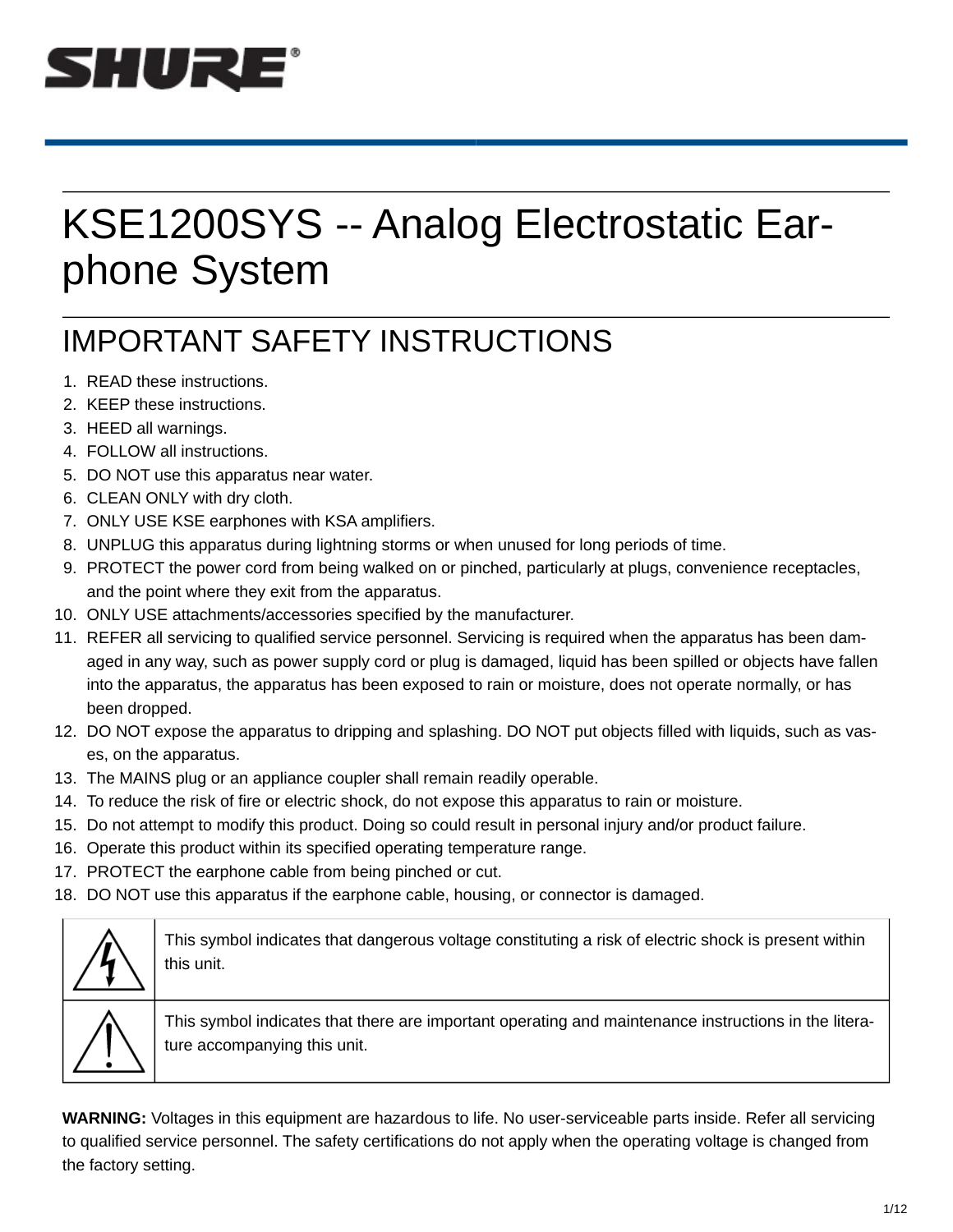Changes or modifications not expressly approved by Shure Incorporated could void your authority to operate this equipment.

**WARNING:** This product contains a chemical known to the State of California to cause cancer and birth defects or other reproductive harm.

### WARNING FOR ALL EARPHONES!

For safe and correct use of earphones, read this manual before use. Keep the manual and safety information in a convenient place for future reference.

#### WARNING

**LISTENING TO AUDIO AT EXCESSIVE VOLUMES CAN CAUSE PERMANENT HEARING DAMAGE. USE AS LOW A VOLUME AS POSSIBLE.** Over exposure to excessive sound levels can damage your ears resulting in permanent noise-induced hearing loss (NIHL). Please use the following guidelines established by the Occupational Safety Health Administration (OSHA) on maximum time exposure to sound pressure levels before hearing damage occurs.

| age occurs.                        |                                                                                                                                                                                                                                                                 |                           |                                                                                                                                                                                                                                                                                                                                                           |  |
|------------------------------------|-----------------------------------------------------------------------------------------------------------------------------------------------------------------------------------------------------------------------------------------------------------------|---------------------------|-----------------------------------------------------------------------------------------------------------------------------------------------------------------------------------------------------------------------------------------------------------------------------------------------------------------------------------------------------------|--|
| 90 dB SPL                          | 95 dB SPL                                                                                                                                                                                                                                                       | <b>100 dB SPL</b>         | <b>105 dB SPL</b>                                                                                                                                                                                                                                                                                                                                         |  |
| at 8 hours                         | at 4 hours                                                                                                                                                                                                                                                      | at 2 hours                | at 1 hour                                                                                                                                                                                                                                                                                                                                                 |  |
| <b>110 dB SPL</b>                  | <b>115 dB SPL</b>                                                                                                                                                                                                                                               | <b>120 dB SPL</b>         |                                                                                                                                                                                                                                                                                                                                                           |  |
| at 1/2 hour                        | at 15 minutes                                                                                                                                                                                                                                                   | Avoid or damage may occur |                                                                                                                                                                                                                                                                                                                                                           |  |
|                                    | walking, or jogging where traffic is present and accidents could occur.<br>death or serious injury. Contains small parts and cords that may pose risk of choking or strangulation.<br>ume gradually. Sudden exposure to loud noises could cause hearing damage. |                           | • Do not use when a failure to hear your surroundings could be dangerous, such as while driving, or when biking,<br>• Keep this product and its accessories out of reach of children. Handling or use by children may pose a risk of<br>• Set the volume level of the audio device to a minimum, and then after connecting the earphones, adjust the vol- |  |
|                                    | • Turn up the volume control only far enough to hear properly.                                                                                                                                                                                                  |                           |                                                                                                                                                                                                                                                                                                                                                           |  |
| the pilot do not cause discomfort. | • Ringing in the ears may indicate that the volume level is too high. Try lowering the volume.                                                                                                                                                                  |                           | • If you connect these earphones to an airplane's sound system, listen at low levels so that loud messages from                                                                                                                                                                                                                                           |  |
|                                    | until a medical professional has examined your ears.                                                                                                                                                                                                            |                           | • Have your hearing checked by an audiologist on a regular basis. If you experience wax buildup, discontinue use                                                                                                                                                                                                                                          |  |
|                                    | increase the risk of sleeves detaching from the nozzle and becoming lodged in your ear.                                                                                                                                                                         |                           | • Failure to use, clean, or maintain earphone sleeves and nozzles according to manufacturer's instructions may                                                                                                                                                                                                                                            |  |
|                                    | • Prior to inserting the earphone, always recheck the sleeve to make sure it is firmly attached to the nozzle.<br>ear may be caused by non-professionals attempting to remove the sleeve.                                                                       |                           | • If a sleeve becomes lodged in your ear, seek skilled medical assistance to remove the sleeve. Damage to the                                                                                                                                                                                                                                             |  |
|                                    | . Do not attempt to modify this product. Doing so could result in personal injury and/or product failure.                                                                                                                                                       |                           |                                                                                                                                                                                                                                                                                                                                                           |  |

#### **WARNING**

- Do not use when a failure to hear your surroundings could be dangerous, such as while driving, or when biking, walking, or jogging where traffic is present and accidents could occur.
- Keep this product and its accessories out of reach of children. Handling or use by children may pose a risk of death or serious injury. Contains small parts and cords that may pose risk of choking or strangulation.
- ume gradually. Sudden exposure to loud noises could cause hearing damage.
- Turn up the volume control only far enough to hear properly.
- Ringing in the ears may indicate that the volume level is too high. Try lowering the volume.
- the pilot do not cause discomfort.
- Have your hearing checked by an audiologist on a regular basis. If you experience wax buildup, discontinue use until a medical professional has examined your ears.
- increase the risk of sleeves detaching from the nozzle and becoming lodged in your ear.
- Prior to inserting the earphone, always recheck the sleeve to make sure it is firmly attached to the nozzle.
- If a sleeve becomes lodged in your ear, seek skilled medical assistance to remove the sleeve. Damage to the ear may be caused by non-professionals attempting to remove the sleeve.
- Do not attempt to modify this product. Doing so could result in personal injury and/or product failure.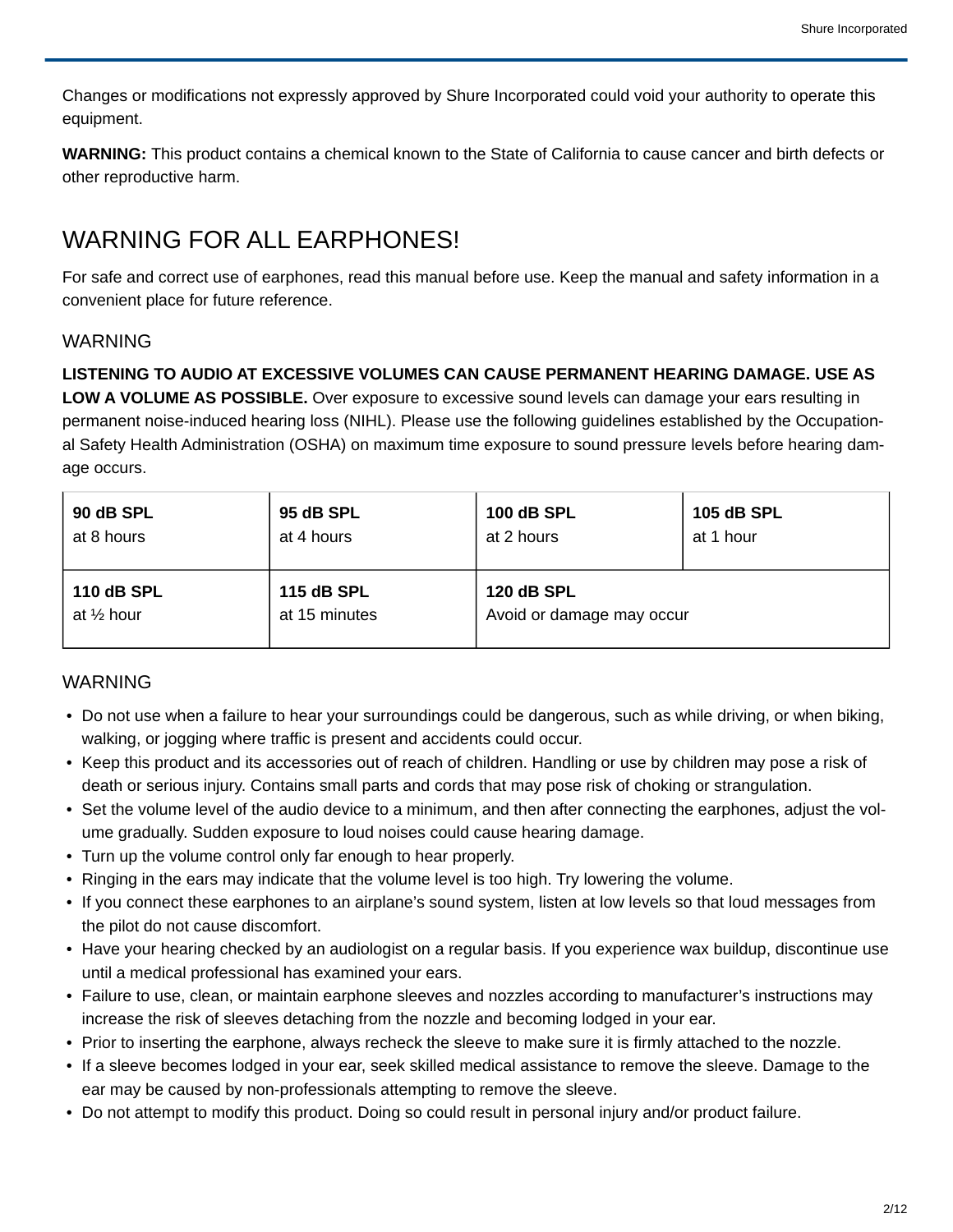#### CAUTION

- Do not immerse in water, such as while taking a bath or washing your face, otherwise sound deterioration or failures may result. • Battery packs may explode or release toxic materials. Risk of fire or burns. Do not use while seeping as accidents may result.<br>• Do not use while sleeping as accidents may result.<br>• Use a slow twisting motion to remove
- Do not use while sleeping as accidents may result.
- Use a slow twisting motion to remove the earphones. Never pull on the earphone cord.
- Stop using the earphones immediately if they are causing great discomfort, irritation, rash, discharge, or any other uncomfortable reaction.
- If you are currently receiving ear treatment, consult your physician before using this device.

#### WARNING

- semble, heat above 140°F (60°C), or incinerate.
- Follow instructions from manufacturer
- Do not short circuit; may cause burns or catch fire
- Do not charge with products other than those specified in this user guide.
- Dispose of battery packs properly. Check with local vendor for proper disposal of used battery packs.
- Batteries (battery pack or batteries installed) shall not be exposed to excessive heat such as sunshine, fire or the like

**Note:** Use only with the included power supply or a Shure-approved equivalent.

**Note:** Battery replacement to be performed only by Shure authorized service personnel.

Please follow your regional recycling scheme for batteries, packaging, and electronic waste.

# General Description

The Shure KSE1500 analog electrostatic earphones are the result of many years of research, development, and technological advancements from the Shure engineering team. The electrostatic drivers deliver premium quality, high definition audio for the first time in an in-ear design, which provides superior comfort and isolation from outside noise. The earphones are powered by the KSA1200: a compact, portable, analog electrostatic amplifier for connecting to your preferred audio source. A full set of furnished accessories includes interchangeable sound isolating sleeves for a comfortable, personalized fit. From studio monitoring to casual listening, the KSE1200SYS reveals the detail and nuances to satisfy the most critical ears.

#### Features

Portable Electrostatic Amplifier

- 100% analog signal path
- Powered by an internal, rechargeable Lithium-ion battery
- -10db input pad
- Input sensing and audio metering LED

#### Earphones

• Low distortion characteristics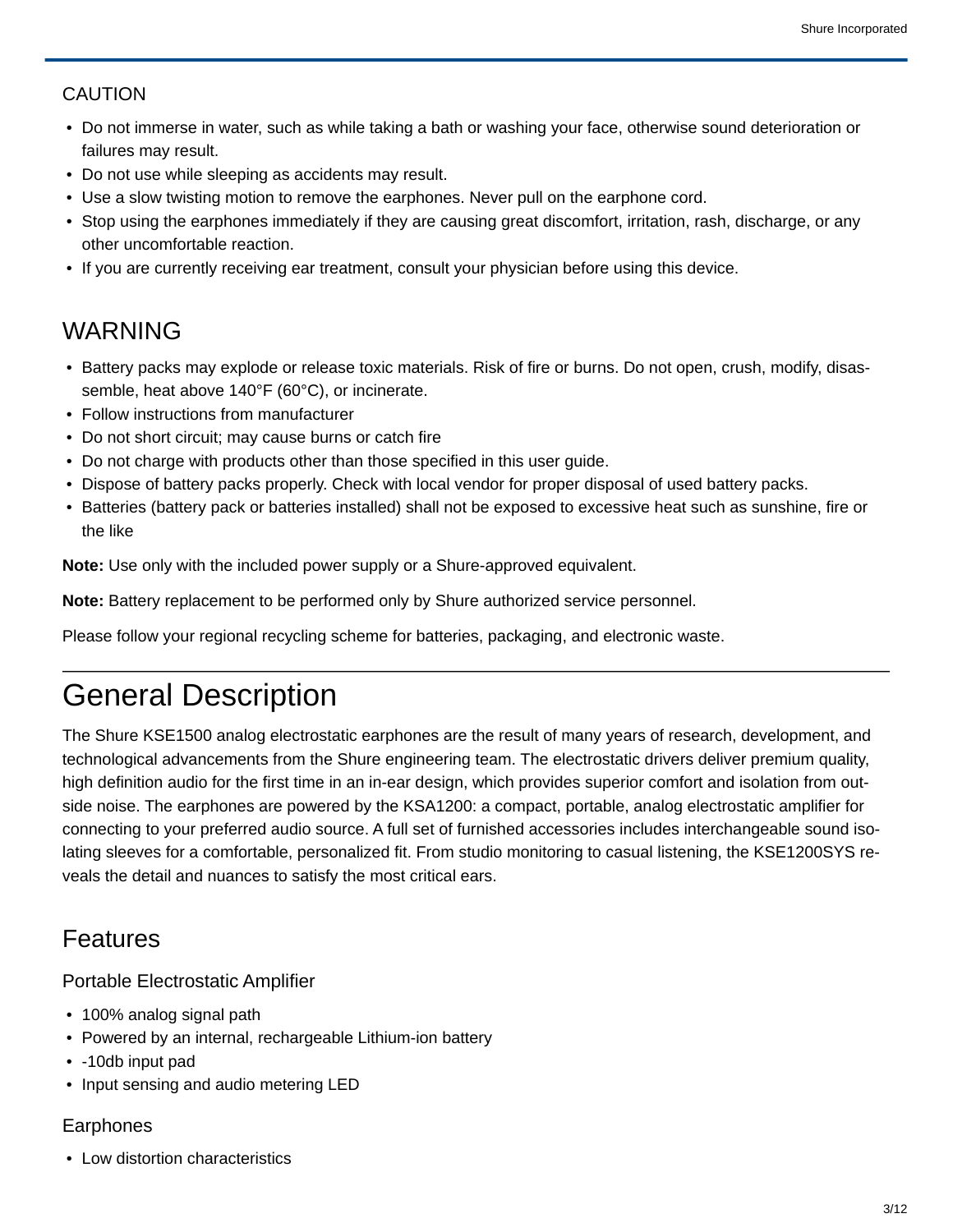- Transparent, high-definition sound
- Excellent transient response
- Full range frequency response
- Formable wire ensuring secure cable around ear

# KSA1200 Amplifier



| 1 Power / Control Knob    | Rotate to adjust volume level. Turn clockwise to turn unit on. Turn counter-clock-<br>wise all the way to turn the unit off.              |                                                                           |  |  |
|---------------------------|-------------------------------------------------------------------------------------------------------------------------------------------|---------------------------------------------------------------------------|--|--|
| 2 Status Indicator        | Power LED $($ <sup>1</sup>                                                                                                                | Input Level LED-1                                                         |  |  |
|                           | Red: Low battery.                                                                                                                         | Red: The input level is too high.                                         |  |  |
|                           | Amber: Battery is charging.                                                                                                               | Amber: Ideal input level.                                                 |  |  |
|                           | Green: The amplifier is charged and<br>powered on.                                                                                        | Green: The amplifier is receiving au-<br>dio signal.                      |  |  |
|                           | Off: The amplifier is off and not con-<br>nected to power.                                                                                | Off: The amplifier is not receiving sig-<br>nal or the signal is too low. |  |  |
| <b>3 Line Audio Input</b> | 3.5 mm stereo input for connecting to analog audio sources                                                                                |                                                                           |  |  |
| 4 Earphone Output         | Lemo output to connect Shure KSE1500 earphones                                                                                            |                                                                           |  |  |
| 5 DC Input                | Connect to a computer, external battery, or AC power source using a USB type A to<br>Micro-B cable to automatically recharge the battery. |                                                                           |  |  |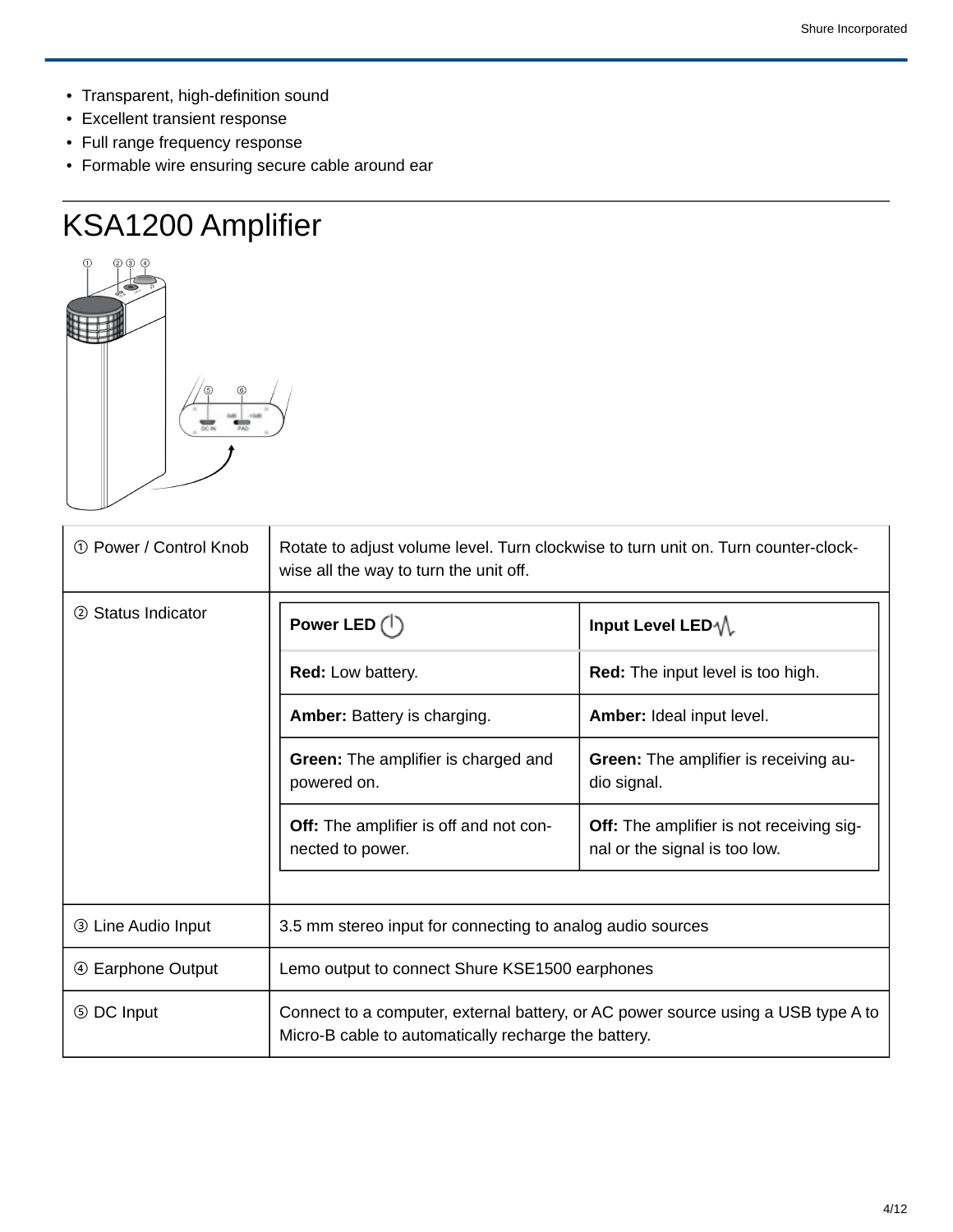| <b>6 Input Pad Switch</b> | Select OdB or -10dB. The pad attenuates the analog input signal to prevent clip-     |  |
|---------------------------|--------------------------------------------------------------------------------------|--|
|                           | ping from high output audio sources. Enable the pad when the audio meter indi-       |  |
|                           | cates clipping. Attenuate the source volume if the signal continues to clip with the |  |
|                           | -10 dB pad engaged.                                                                  |  |
|                           | Note: Use a high quality audio source for the optimal listening experience.          |  |
|                           |                                                                                      |  |

# **Setup**

#### Step 1: Safely connect the earphones to the amplifier

Plug into the amplifier with the amplifier powered off. This is recommended to avoid hearing damage.

**Note:** Align the red dot on the earphone cable connector with the red dot on the amplifier earphone output. To Disconnect from the amplifier: Pull the knurled connector collar up to safely release the lock on the earphone cable.



#### Step 2: Connect a sound source to the amplifier.

Plug the audio device into the LINE IN input.



### Step 3: Power on the amplifier

To charge the battery while listening to audio, connect the amplifier to a computer, external battery, or AC power source.

**Note:** Volume should be adjusted only by using the amp volume knob for best performance. Ensure that volume is optimized in your audio source.

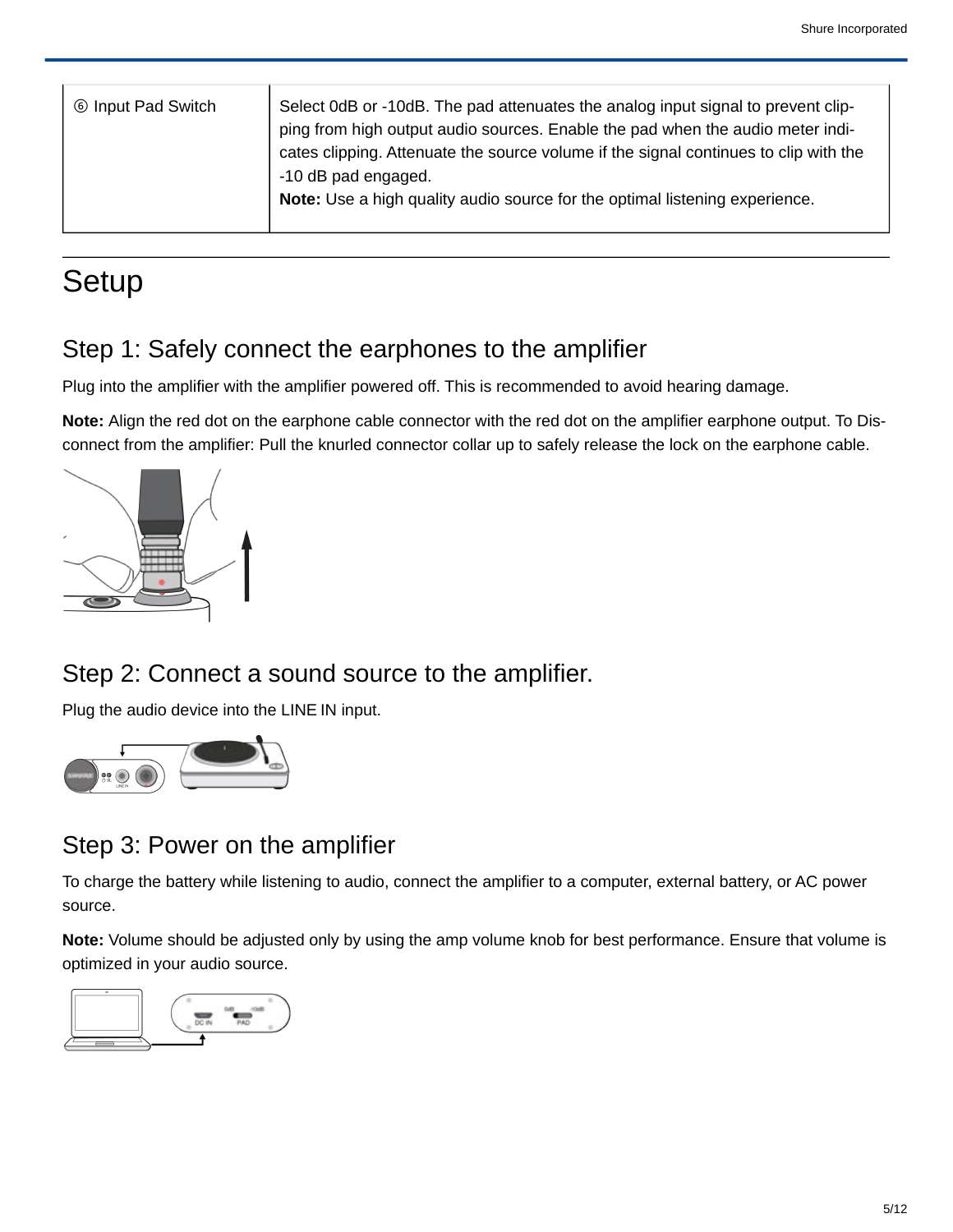# Lithium-ion Rechargeable Batteries

#### Storing Batteries

To avoid degrading battery health, keep the storage temperature range between 10°C to 25°C (50°F to 77°F).

### Battery Repair and Replacement

Lithium-ion batteries have no "memory effect", and instead experience a more linear reduction in capacity. Contact Shure Service and Repair to replace the battery if you experience any issues.

# Using Earphones

### Choosing a Sleeve

| Choosing a Sleeve            |                                                                                                                                                                                                                                                                                                                           |
|------------------------------|---------------------------------------------------------------------------------------------------------------------------------------------------------------------------------------------------------------------------------------------------------------------------------------------------------------------------|
| and easy to remove.          | Select an earphone sleeve that provides the best fit and sound isolation. It should be easy to insert, fit comfortably,                                                                                                                                                                                                   |
|                              | Soft Flex Sleeves: In small, medium, and large sizes. Made from pliable rubber.                                                                                                                                                                                                                                           |
|                              | Soft Foam Sleeves: Compress the foam sleeve between your fingers and insert into the<br>ear canal. Hold in place for about ten seconds while the foam expands.                                                                                                                                                            |
|                              | Triple-Flange Sleeves: If desired, use scissors to trim the stem on the sleeve.                                                                                                                                                                                                                                           |
| <b>Wearing the Earphones</b> |                                                                                                                                                                                                                                                                                                                           |
|                              | 1. Carefully insert the earphone into the ear like an earplug, so that a tight seal is formed.<br><b>Important:</b> If there is a lack of low frequency response (bass), the earphone sleeve may not be forming a prop-<br>er seal. Gently push the earphone deeper into the ear canal or try using a a different sleeve. |
|                              | Warning: Do not push the earphone sleeve beyond the ear canal opening.                                                                                                                                                                                                                                                    |
|                              | 2. Wear earphone cables over the back of the ear to keep them in place during physical activity. Guide the cable<br>down either the front or back of the body, and use the cable cinch to tighten up the remaining slack.                                                                                                 |
|                              |                                                                                                                                                                                                                                                                                                                           |

### Wearing the Earphones



The fit of the earphone can greatly affect sound quality.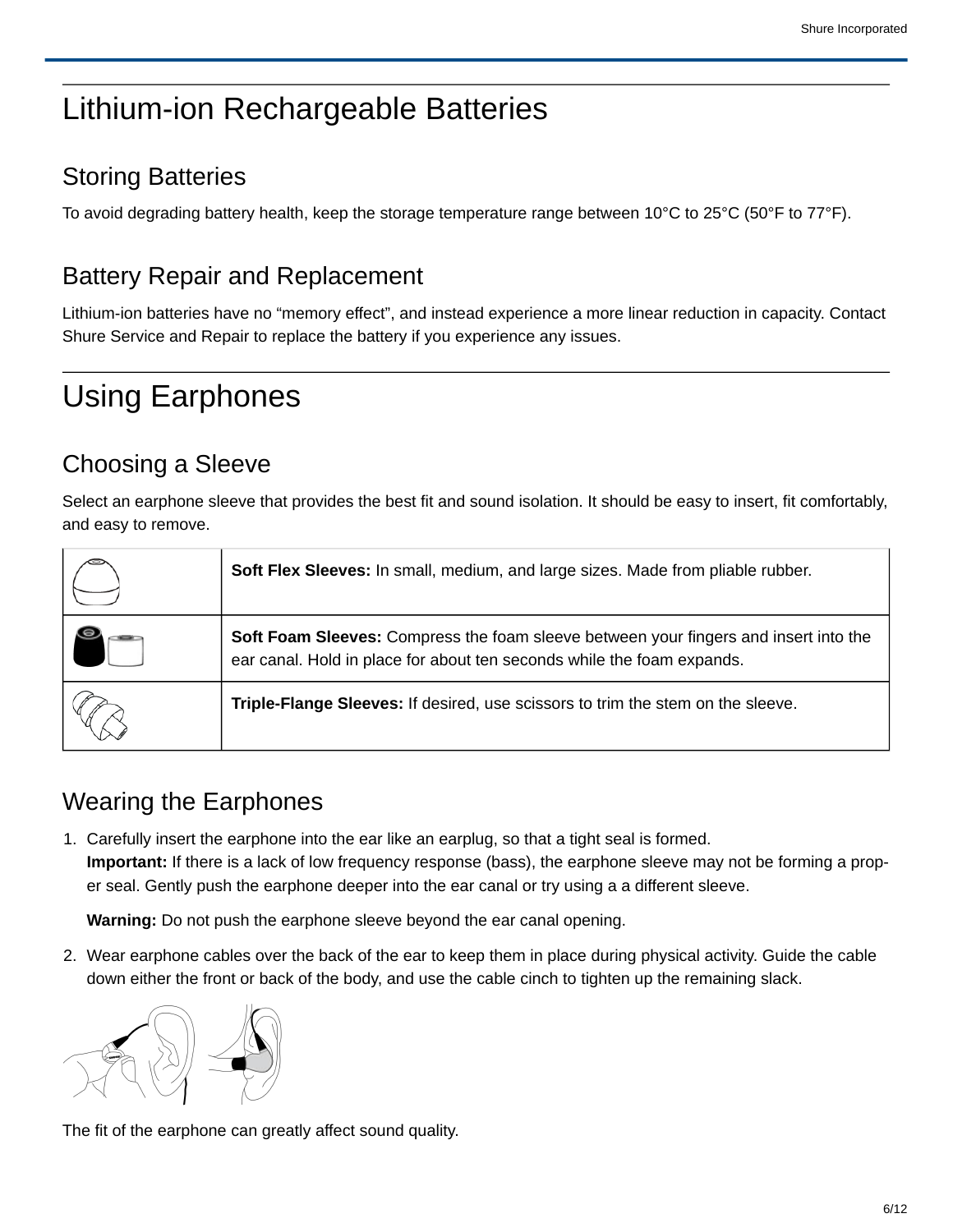#### Changing Sleeves

- Twist and pull to remove the sleeve from the nozzle.
- Slide on a new sleeve so that it completely covers the barb and the nozzle.





**Caution:** If the barb or any of the nozzle is exposed, the sleeve is not properly installed. Replace sleeves if they do not tightly grip the nozzle. To ensure proper fit and performance, use only sleeves supplied by Shure (unless using custom molded sleeves).

#### Removing the Earphones

Grasp the body of earphone and gently twist to remove.



**Note:** Do not pull on cable to remove earphone.

#### Maintenance and Cleaning

Careful maintenance ensures a tight seal between the sleeve and nozzle, improving sound quality and product safety.

- Keep the earphones and sleeves as clean and dry as possible.
- To clean sleeves, remove them from earphones, gently rinse in warm water and air dry. Foam sleeves require a longer drying time. Inspect for damage and replace if necessary. Ear sleeves must be completely dry before reusing. • Wipe the earphones and sleeves with mild antiseptic to avoid infections. Do not use alcohol-based disinfections, the equal of the earphones and sleeves as clean and dy as possible.<br>• For the earphones and sleeves as clea
- tants.
- Do not expose earphones to extreme temperatures.
- Replace sleeves if they do not fit properly.
- Do not attempt to modify this product. Doing so will void the warranty and could result in personal injury and/or product failure.

### Cleaning the Earphone Nozzle

If you notice a change in sound quality, remove the sleeve and check the nozzle of your earphone. If nozzle is blocked, clear obstruction by using wire loop end of cleaning tool.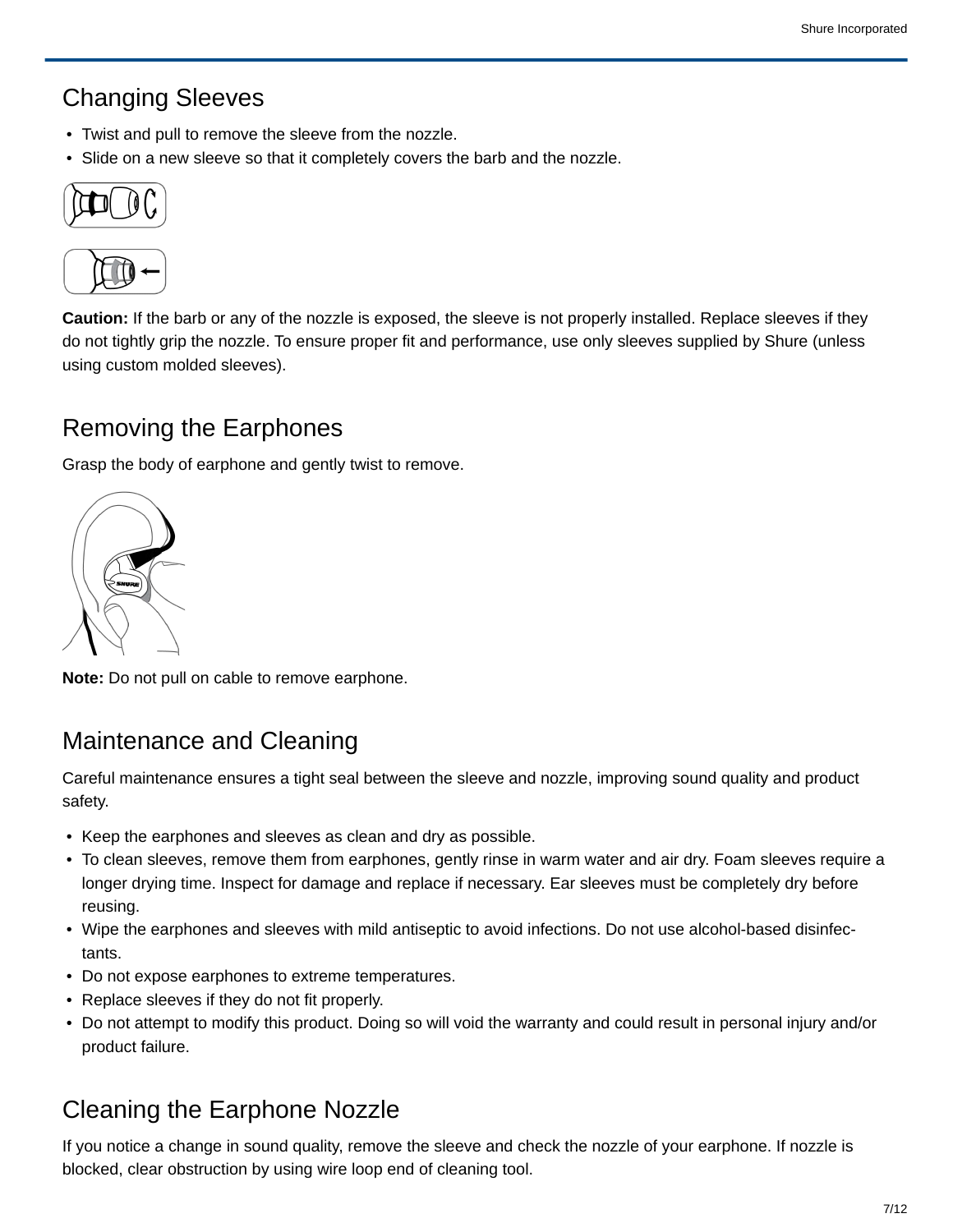If no obstruction is found or if sound quality does not improve, replace the sleeve with a new sleeve.



**Caution:** When cleaning, do not force any object through the earphone nozzle! This will damage the earphone sound filter.

**Warning:** The cleaning tool is only to be used to clean the earphones. Any other use, such as using the tool to clean ears or foam sleeve, could result in injury.

The cable connectors to the earphones may collect debris or other deposits that can affect audio quality. If this happens, disconnect the cables and clean them using a dry cotton swab.

| <b>Issue</b>                                                   | <b>Solution</b>                                                                                                                                                                                                          |
|----------------------------------------------------------------|--------------------------------------------------------------------------------------------------------------------------------------------------------------------------------------------------------------------------|
| The device appears to<br>be working but no<br>sound is audible | • Check that cable connections are secure<br>• Check that pad is not enabled and reducing level                                                                                                                          |
| Audio is distorted                                             | • Confirm the audio from the source is not distorted before entering the amplifier<br>• Check that cable connections are secure<br>• Check the amplifier input meter to make sure the amplifier input is not overloading |
| Amplifier does not<br>power on                                 | • The battery may require recharging<br>• If the amplifier is plugged in, try a different micro-B USB port (or AC outlet if<br>plugged into the power adapter)                                                           |
| Earphones sound dull<br>or muffled                             | • Follow the instructions on cleaning the earphone nozzles with the supplied cleaning<br>tool.                                                                                                                           |
| Battery no longer<br>holds charge                              | • Contact Shure Service and Repair to arrange to have the battery replaced. There<br>are no user-serviceable parts.                                                                                                      |

# Troubleshooting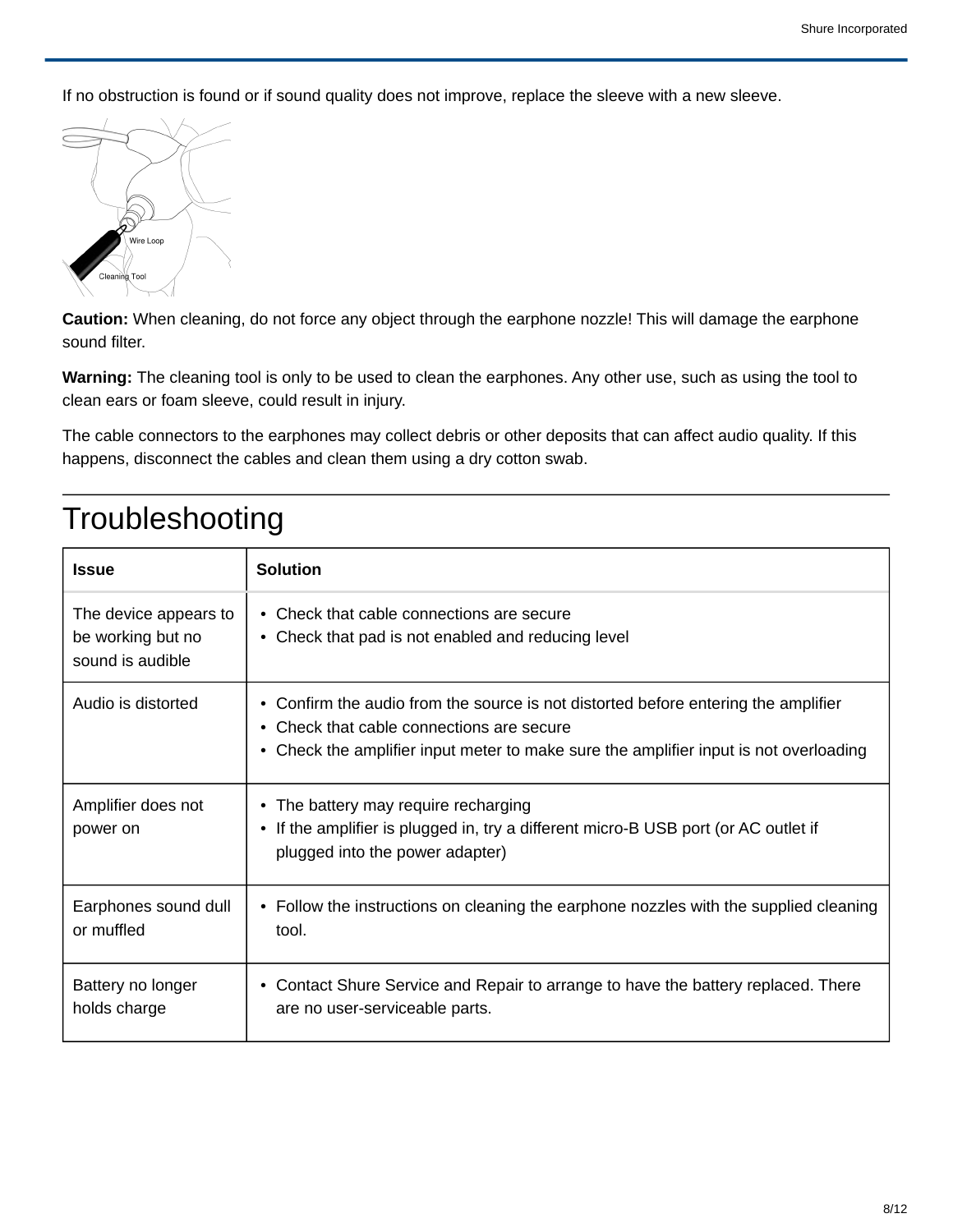|         |                                                                             |                        | 设备名标: 随身储音来演音谱: 型钢(型式): KSA1200                                                                | yot-deegnation (Type                     |                                                   |                                                  |  |  |  |
|---------|-----------------------------------------------------------------------------|------------------------|------------------------------------------------------------------------------------------------|------------------------------------------|---------------------------------------------------|--------------------------------------------------|--|--|--|
|         |                                                                             |                        |                                                                                                | 建浅物直生其化學控號                               |                                                   |                                                  |  |  |  |
| R. Gave |                                                                             |                        |                                                                                                | as and its<br>六世路                        | 多凶欺某                                              | 多溴二苯醚                                            |  |  |  |
|         | Elizat<br>(72)                                                              | <b>EMersing</b><br>142 | <b>ECartrust</b><br><b>IOB</b>                                                                 | Hondariakord<br><b>CRASHING</b><br>80.41 | <b>UNDERSTART</b><br><b>Sigihanyle</b><br>(Print) | Polyforomotation<br>dipherryl influent<br>(PBCK) |  |  |  |
| 電路板     | $\sim$                                                                      | $\sim$                 | $\sim$                                                                                         | $\rightarrow$                            | $\sim$                                            | $\sim$                                           |  |  |  |
| 企業外報    | $\frac{1}{2}$                                                               | $\alpha$               | $\alpha$                                                                                       | $\alpha$                                 | $\alpha$                                          | $\sim$                                           |  |  |  |
| 電位器     | $\overline{\phantom{a}}$                                                    | ÷.                     | $\alpha$                                                                                       | $\sim$                                   | $\alpha$                                          | $\alpha$                                         |  |  |  |
| 電子等件    | $\sim$                                                                      | $\sim$                 | $\sim$                                                                                         | $\sim$                                   | $\sim$                                            | $\sim$                                           |  |  |  |
| 三橋允作    |                                                                             |                        | $\sim$                                                                                         | $\sim$                                   | $\overline{a}$<br>修改渠用物资之百分比含泵超出百分比含量量            | $\lambda$                                        |  |  |  |
|         |                                                                             | 继指这项第2节背花為挂除用日,        | ○ 保险活动输入物资之百分比含量未超进百分比含量基準值.<br>systemia that the realmental automobile companies to the avert |                                          |                                                   |                                                  |  |  |  |
|         |                                                                             |                        | • Square zipper pouch<br>• Clip assembly                                                       |                                          | Fit Kit with assorted sleeves                     | <b>Furnished Accessories</b>                     |  |  |  |
|         |                                                                             |                        |                                                                                                |                                          |                                                   |                                                  |  |  |  |
|         | • 6-inch male to male 3.5mm cable<br>• 36-inch male to male 3.5mm cable     |                        |                                                                                                |                                          |                                                   |                                                  |  |  |  |
|         |                                                                             |                        |                                                                                                |                                          |                                                   |                                                  |  |  |  |
|         |                                                                             |                        |                                                                                                |                                          |                                                   |                                                  |  |  |  |
|         | • $\frac{1}{4}$ -inch (6.3mm) to $\frac{1}{2}$ -inch (3.5mm) stereo adapter |                        |                                                                                                |                                          |                                                   |                                                  |  |  |  |
|         | • Rubber amp security bands                                                 |                        |                                                                                                |                                          |                                                   |                                                  |  |  |  |
|         | • USB Cable, Type A to Micro-B                                              |                        |                                                                                                |                                          |                                                   |                                                  |  |  |  |
|         |                                                                             |                        |                                                                                                |                                          |                                                   |                                                  |  |  |  |
|         |                                                                             |                        |                                                                                                |                                          | <b>Specifications</b>                             |                                                  |  |  |  |

# Accessories

### Furnished Accessories

- Square zipper pouch
- Fit Kit with assorted sleeves
- Clip assembly
- 6-inch male to male 3.5mm cable
- 36-inch male to male 3.5mm cable
- 
- 
- USB Cable, Type A to Micro-B

# **Specifications**

#### Kit Specifications

**Bias Voltage**

200 V DC

**Output Voltage**

±200 V, max.

**Output Current**

≤ 1 mA

**Sound Isolation**

≤ 37 dB

### Earphone Specifications

**Transducer Type**

Electrostatic

**Connector Type**

Lemo Connector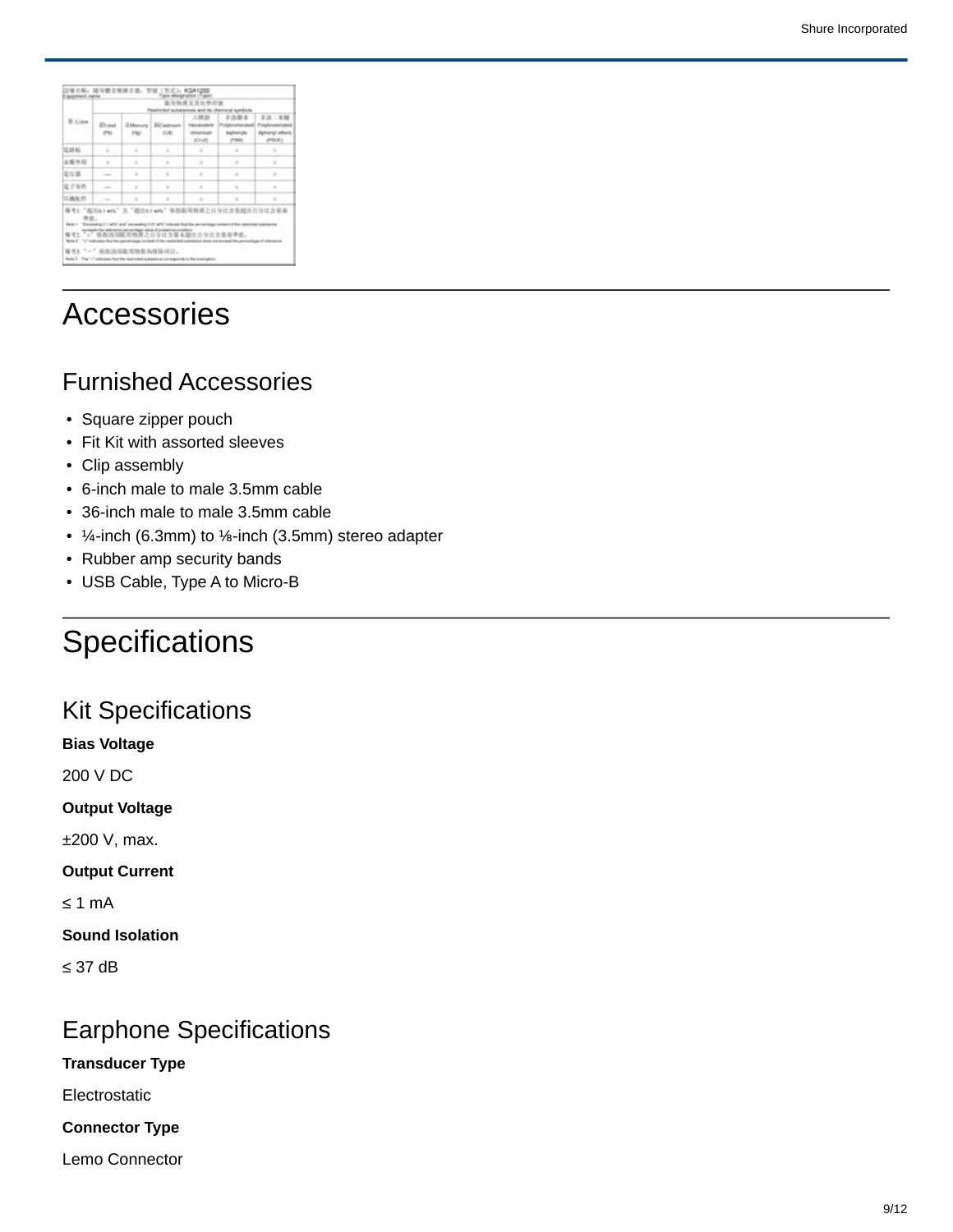**Frequency Response** 10 Hz to 50 kHz **Maximum SPL** 1 kHz at 3% THD 113 dB SPL **Net Weight** 44.0 g (1.55 oz.)

### KSA1200 Amplifier Specifications

**Signal-to-Noise Ratio**

up to 107 dB A-weighted

**Adjustable Gain Range**

-40 dB to +60 dB

**Line-In Input**

3.5 mm (1/8")

**USB Input**

USB Micro-B Receptacle, DC input

**Housing**

Black Anodized Aluminum

**Net Weight**

155.0 g (5.47oz.)

**Dimensions**

93 x 59 x 21 mm H x W x D

#### Battery Specifications

#### **Battery Type**

Rechargeable Li-Ion

**Nominal Voltage**

3.6 V DC

**Battery Life**

up to 12 hours

**Charging Requirements**

USB-powered: 5 V/0.5 A to 1 A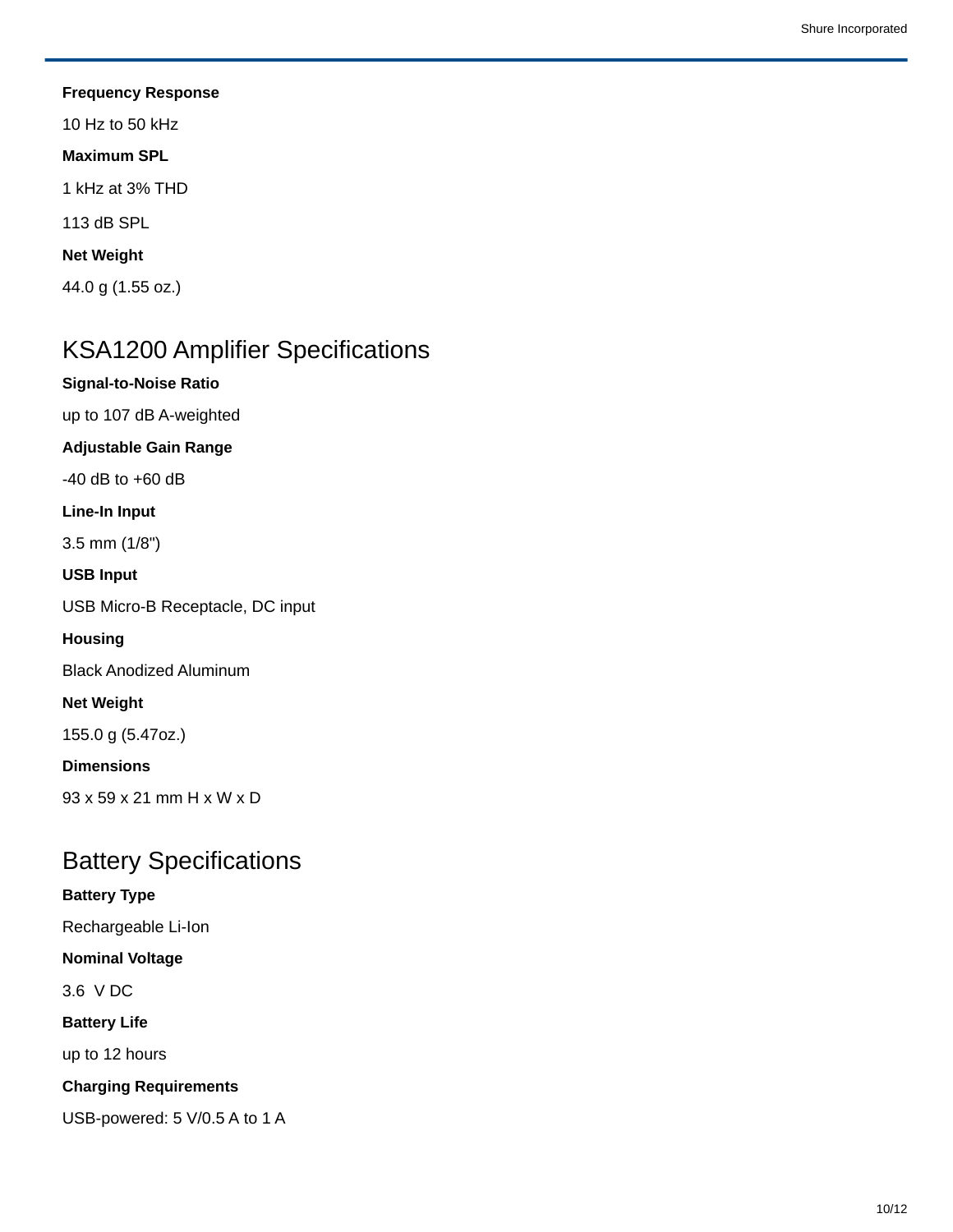#### **Charging Time**

Up to 3 hours to full charge with 1A charger

### **Certifications**

#### **Industry Canada ICES-003 Compliance Label:** CAN ICES-3 (B)/NMB-3(B)

**Note:** Testing is based on the use of supplied and recommended cable types. The use of other than shielded (screened) cable types may degrade EMC performance.

The product complies with the Appliance Efficiency Regulations (California Code of Regulations, Title 20, Sections 1601 through 1608), dated July 2015 for Small Battery Charger Systems, and is eligible for

 $\circ$ 

marking.

This product meets the Essential Requirements of all relevant European directives and is eligible for CE marking.

The CE Declaration of Conformity can be obtained from: www.shure.com/europe/compliance

Authorized European representative:

Shure Europe GmbH

Headquarters Europe, Middle East & Africa

Department: EMEA Approval

Jakob-Dieffenbacher-Str. 12

75031 Eppingen, Germany

Phone: +49-7262-92 49 0

Fax: +49-7262-92 49 11 4

Email: info@shure.de

#### **Product(s) are Certified under:**

UL 60065

CAN/CSA-C22.2 No. 60065-03

IEC 60065

- Charging Temperature Range: 0°C - 27°C

- Operational Temperature Range: -18°C - 35°C

#### Patent Notice

U.S. patent number

• 9,210,497